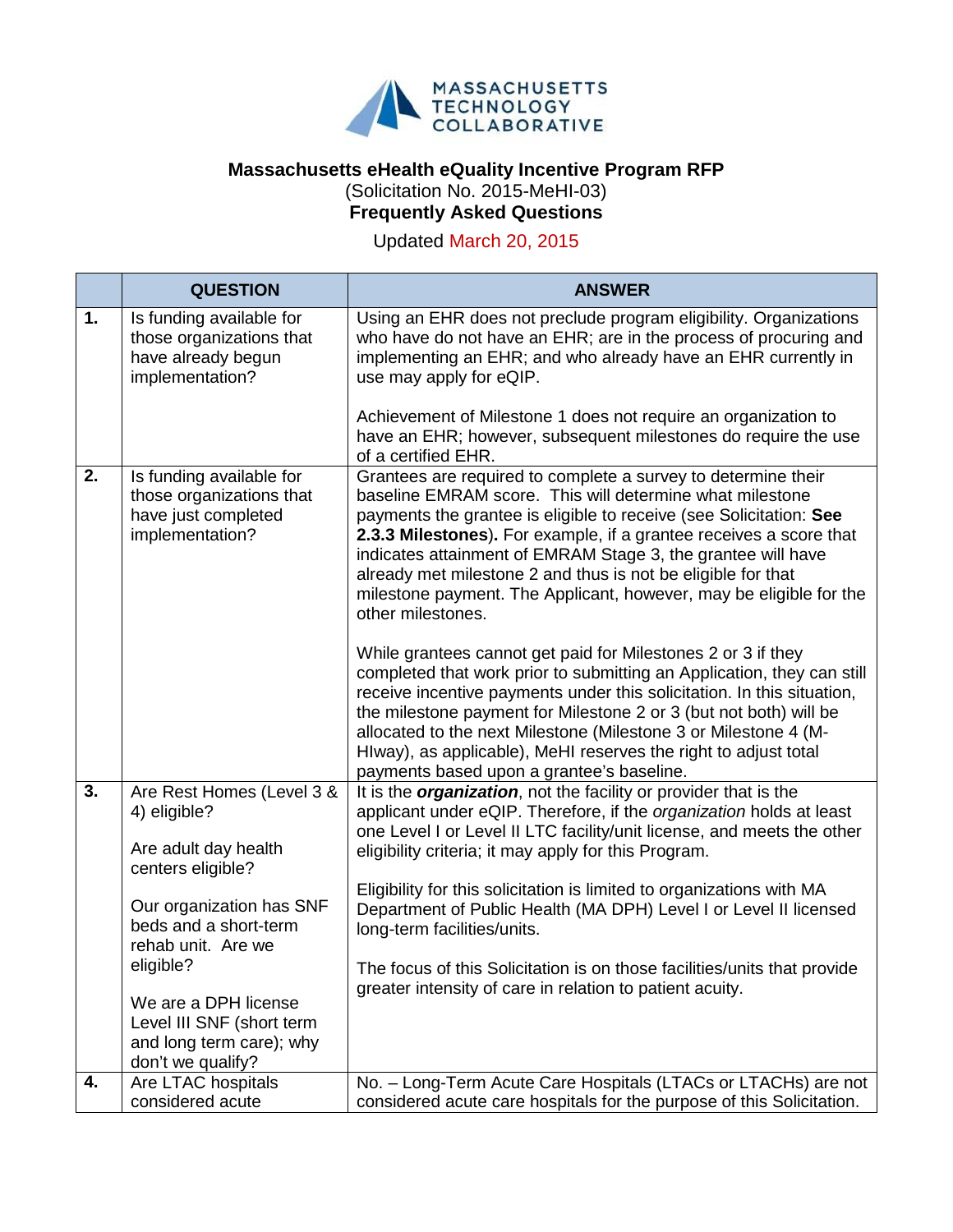

## **Massachusetts eHealth eQuality Incentive Program RFP** (Solicitation No. 2015-MeHI-03) **Frequently Asked Questions**

Updated March 20, 2015

| 5.               | hospitals?<br>Our organization operates<br>LTACs in addition to SNFs;<br>are we ineligible due to the<br>affiliation criteria?                                                                                                                                                                                                                             | Organizations affiliated with Long-Term Acute Hospitals are eligible<br>if they also have a facility/ unit licensed as Level I or Level II LTC<br>granted by the MA DPH and meet all other Eligibility Criteria                                                                                                                                                                                                                                                                                                                                                    |
|------------------|------------------------------------------------------------------------------------------------------------------------------------------------------------------------------------------------------------------------------------------------------------------------------------------------------------------------------------------------------------|--------------------------------------------------------------------------------------------------------------------------------------------------------------------------------------------------------------------------------------------------------------------------------------------------------------------------------------------------------------------------------------------------------------------------------------------------------------------------------------------------------------------------------------------------------------------|
|                  | Our organization<br>participated in IMPACT<br>project. Are we still eligible<br>for eQIP?                                                                                                                                                                                                                                                                  | IMPACT participation does not preclude participation in eQIP; if the<br>organization meets the eligibility criteria set forth in the Solicitation<br>(see Section 2.3.2).<br>If the organization received funds from the MeHI HIway<br>Implementation Grants to complete a production connection via a<br>Direct-enabled gateway OR has already connected to the Mass<br>Hlway via a Direct-enabled gateway (not via webmail), then the<br>Applicant is not eligible for Milestone 4 payment. The Applicant,<br>however, may be eligible for the other milestones. |
| 6.               | What is the current<br>operational status of the<br>Massachusetts HIE, the<br>Mass Hlway, and the Land<br>& See applications?                                                                                                                                                                                                                              | The Mass Hlway is operational. Per the Hlway website, there are<br>over 200 hundred organizations on the HIway Participant List.<br>Further, connected organizations have collectively exchanged over<br>8M transactions (Health IT Council, March 2015, slide 40)."<br>Please refer to the Mass HIway website for more information.<br>http://www.masshiway.net/HPP/index.htm                                                                                                                                                                                     |
| $\overline{7}$ . | How do you define "Annual<br>Revenue" for the purposes<br>of Attachment A-1-a?<br>Should we quantify "Annual<br>Revenue" per our<br>organization's fiscal year<br>which is aligned with the<br>calendar year or should we<br>quantify using the same<br>methodology as "PSR" as<br>defined by the footnotes in<br>Attachment A-1-b (state<br>fiscal year)? | Use the same methodology as defined by the footnotes in<br>Attachment A-1-b (state fiscal year).                                                                                                                                                                                                                                                                                                                                                                                                                                                                   |
| 8.               | If our organization did not<br>submit a Notice of Intent,<br>are we still eligible to apply<br>for the grant?                                                                                                                                                                                                                                              | Yes, organizations are still eligible to apply for the grant if they did<br>not submit the optional Notice of Intent (NOI).<br>However, the NOI is helpful for MeHI planning purposes and we<br>encourage Organizations to notify MeHI in advance if they are<br>planning to submit an application.                                                                                                                                                                                                                                                                |